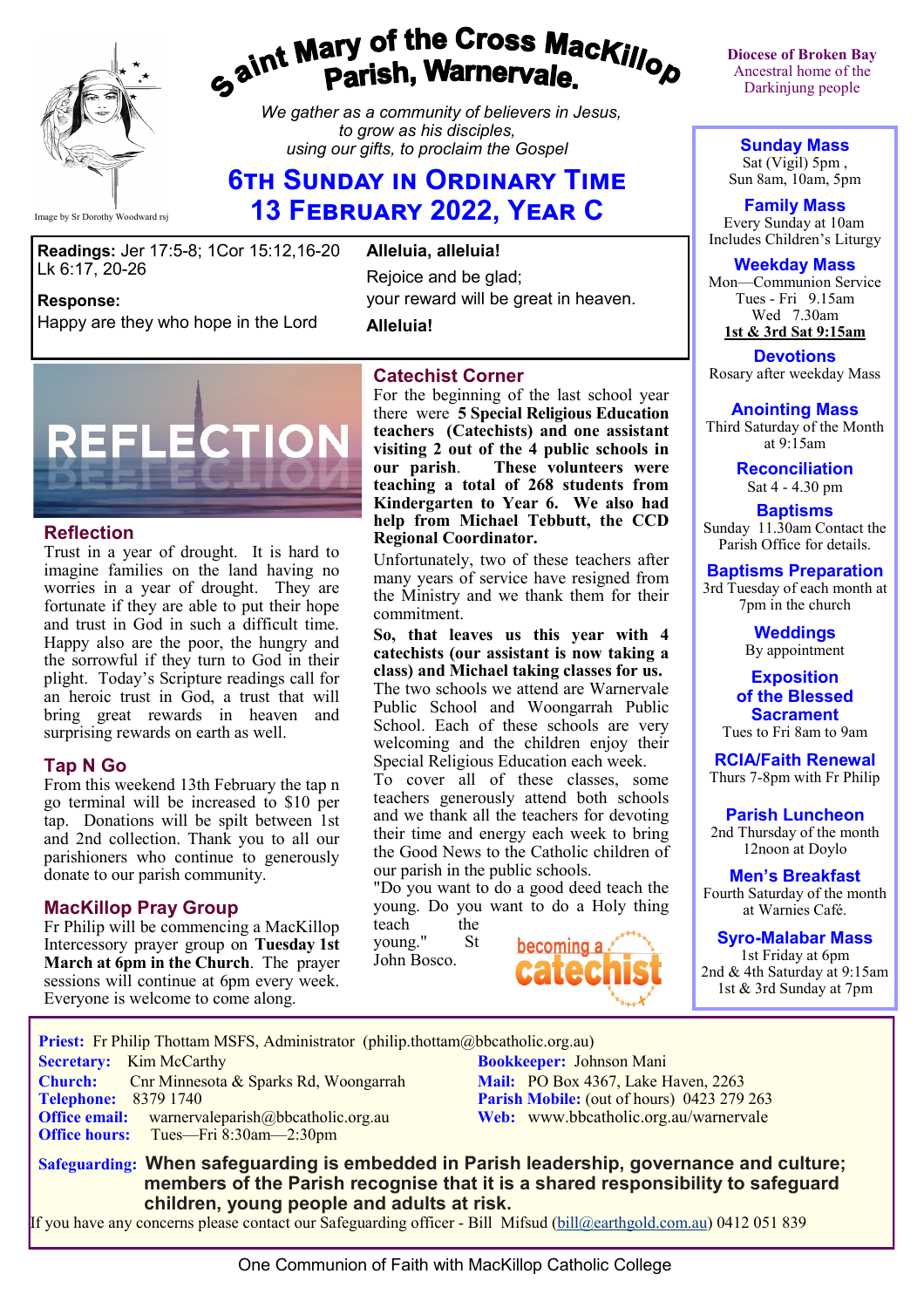# **Collection Drive for Tonga**<br>The Warner



Warnervale Rugby club is organising a collection drive for Tonga to support the families and communities who have been devastated by the volcanic eruption and tsunami. A lot of

homes and businesses were damaged or destroyed so anything from building materials, used furniture/clothes, packaged/tinned food and bottled would be a great help. All donations to be left at the church, final collection date will be the 6th March.

### **RCIA Course Thursdays 7pm**

For those interested in becoming a catholic or renewing their faith Fr Philip has started a RCIA course (Rite of Christian Initiation of Adults) on Thursday nights at 7-8pm in the church. All welcome to come.

# **RCIC Course Saturdays 3pm**

For those children interested in becoming a catholic, classes are for RCIC (Rite of Christian Initiation of Children) continue this at 3pm in the church. All welcome to come along.

# **Air Conditioning**

We have been feeling the cool comfort and warmth of the new air conditioning system which has been a great addition to our church. The system cost \$36,000. If any parishioners would like to make a donation towards this cost to help the parish, it would be most gratefully received. Thank you to several people who have donated.

Account details: Warnervale Parish, BSB 062 784 A/c number 10000 5628 Ref: Air Con

# **Save the Date**

**First Reconciliation** will be celebrated in the Parish on **5th, 6th & 7th April 2022**. The parent information and enrolment evening on **Tuesday 1st March at 7pm**. More information will following in the coming weeks.

# **Social Justice**

# **Peace Message from Pope Francis**

In the light of the growing international tension between Russia and the Ukraine, Pope Francis' Message for the World Day of Peace on 1 January recalled the words of Isaiah 52:7, saying that we all have a deep yearning for a world free from violence, conflict, and oppression.

Pope Francis said that we have recently had the pandemic, worsening climate change, increased hunger and thirst, and an economic model based on selfishness. All of these issues have intensifying the cry of the earth and the cry of the poor.

He went on to emphasise three things which are part of a shared commitment, saying that peace is the fruit of such a commitment. These matters are:

1. We must dialogue as a path to peace

2. Teaching and education are far more important investments than armaments

3. Labour is the foundation of justice and peace. Workers must be free from economic exploitation and slavery.

#### **If you wish to come to our meetings please email Chris Firmstone on chrisfirmstone@gmail.com.**

*Social Justice Committee Warnervale Catholic Church*  **[www.marymackillopsocialjustice.wordp](http://www.marymackillopsocialjustice.wordpress.com) ress[.com](http://www.marymackillopsocialjustice.wordpress.com)**

### **Pastoral Works Broken Bay**

Next weekend 19-20 February we will be holding our Pastoral Works Broken Bay (PWBB) Appeal. Donations can be made online at:

[www.bbcatholic.org.au/give/charitable](https://bbcatholic.us8.list-manage.com/track/click?u=466af249e088db70ab864d088&id=5a94d43080&e=e312df0f80) -[works](https://bbcatholic.us8.list-manage.com/track/click?u=466af249e088db70ab864d088&id=5a94d43080&e=e312df0f80)-fundor by direct debit: **St Mary of the Cross MacKillop** 

**BSB: 062-784, A/C: 10000 5628 Add your name and PWBB as reference.** 

#### **This Week**

#### **Monday 14 February Sts Cyril and Methodius**

**Tuesday 15 February 7pm—Baptism Information**

**Wednesday 16 February**

**Thursday 17 February**

**Friday 18 February**

# **Pope Francis' Prayer Intention for February**



**For Religious Sisters and Consecrated Women**

We pray for religious sisters and consecrated women; thanking them for their mission and their courage; may they continue to find new responses to the challenges of our times.

#### **Return and Earn This week we raised \$74.80**

Please remember containers need to be empty of liquid; and not crushed or broken.

Please place glass the crates. Cans and Bottles must have the 10c refund logo.



# **Coronavirus restrictions**

**All public Masses have been reinstated**. Density limits within the church is 275 people (2sq metre)

**Social Distancing** is recommended

**Face masks are mandatory** particularly when social distancing is not possible.

Please remember to **always use the QR code** when entering the Church

Please continue to use **hand sanitiser**.

If you or any family member are feeling any cold or flu like symptoms **please stay at home.**

Please remember our sick: Anne Firmstone, Con Pantos, Terence McBride, Allan Curtis, Jim Swanson, Finn McConnon, Cara De Guzman, Olga White.

**PASTORAL**<br>WORKS Baxen

Deceased/Anniversary: Patrica Parker, Maria Toronczak, Thomas Antony, Trinidad, Emilio Sr, Alberta, Alfonso, Ian Okon, Nola Mansfield, Dave Pennings, Angelya & Adam Laukaitis, VC Maru, Chris Cleary.



Mass Intentions: Mrs Marciana Ong, Ana Ison, Rebecca & Amelia, Peter & Frank Walsh, George & Helen Pantos, Connie Claramunt, Mary & Nicholas Gatte,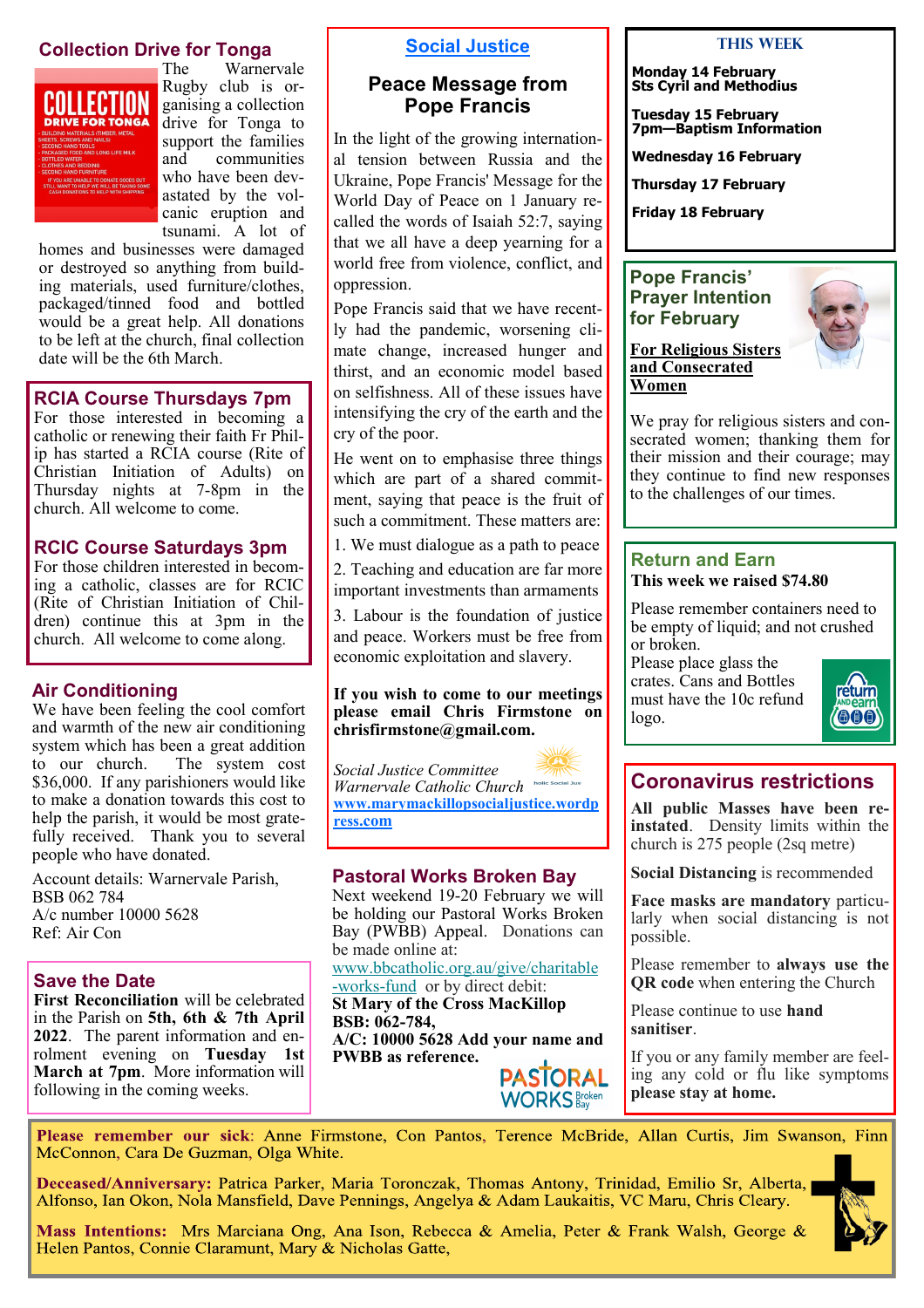# **6th Sunday in Ordinary Time, Year C**

# **First Reading Jeremiah 17:5-8**

# **A curse on those who trust in humanity; a blessing on those who trust in the Lord**

The Lord says this:

'A curse on the man who puts his trust in man, who relies on things of flesh, whose heart turns from the Lord.

He is like dry scrub in the wastelands: if good comes, he has no eyes for it, he settles in the parched places of the wilderness, a salt land, uninhabited.

'A blessing on the man who puts his trust in the Lord, with the Lord for his hope.

He is like a tree by the waterside that thrusts its roots to the stream: when the heat comes it feels no alarm, its foliage stays green; it has no worries in a year of drought, and never ceases to bear fruit<sup>'</sup>

The word of the Lord.

# **Responsorial Psalm Psalm 1:1-4**

# **Happy are they who hope in the Lord.**

Happy indeed is the man who follows not the counsel of the wicked: nor lingers in the way of sinners nor sits in the company of scorners, but whose delight is the law of the Lord and who ponders his law day and night. R

He is like a tree that is planted beside the flowing waters, that yields its fruit in due season and whose leaves shall never fade; and all that he does shall prosper. R

Not so are the wicked, not so! For they like winnowed chaff shall be driven away by the wind For the Lord guards the way of the just but the way of the wicked leads to doom. R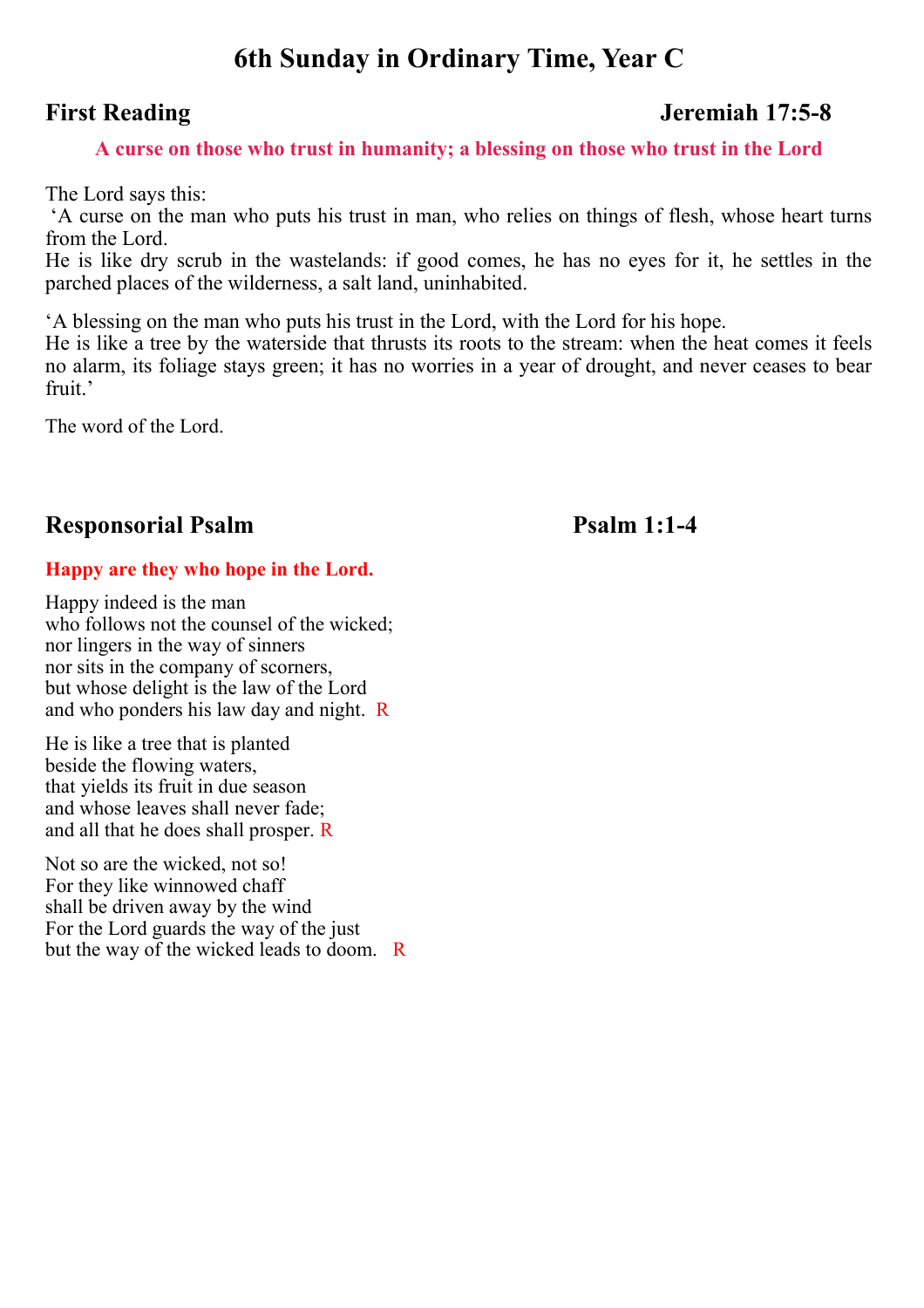# **6th Sunday in Ordinary Time, Year C**

# **Second Reading St Paul to Corinthians 15:20, 16-20**

# **If Christ is not raised from the dead, your faith is in vain.**

If Christ raised from the dead is what has been preached, how can some of you be saying that there is no resurrection of the dead? For if the dead are not raised, Christ has not been raised, and if Christ has not been raised, you are still in your sins. And what is more serious, all who have died in Christ have perished. If our hope in Christ has been for this life only, we are the most unfortunate of all people.

But Christ has in fact been raised from the dead, the first-fruits of all who have fallen asleep.

The word of the Lord.

# **Gospel Acclamation**

# **Alleluia, alleluia!**

Rejoice and be glad; your reward will be great in heaven.

**Alleluia**